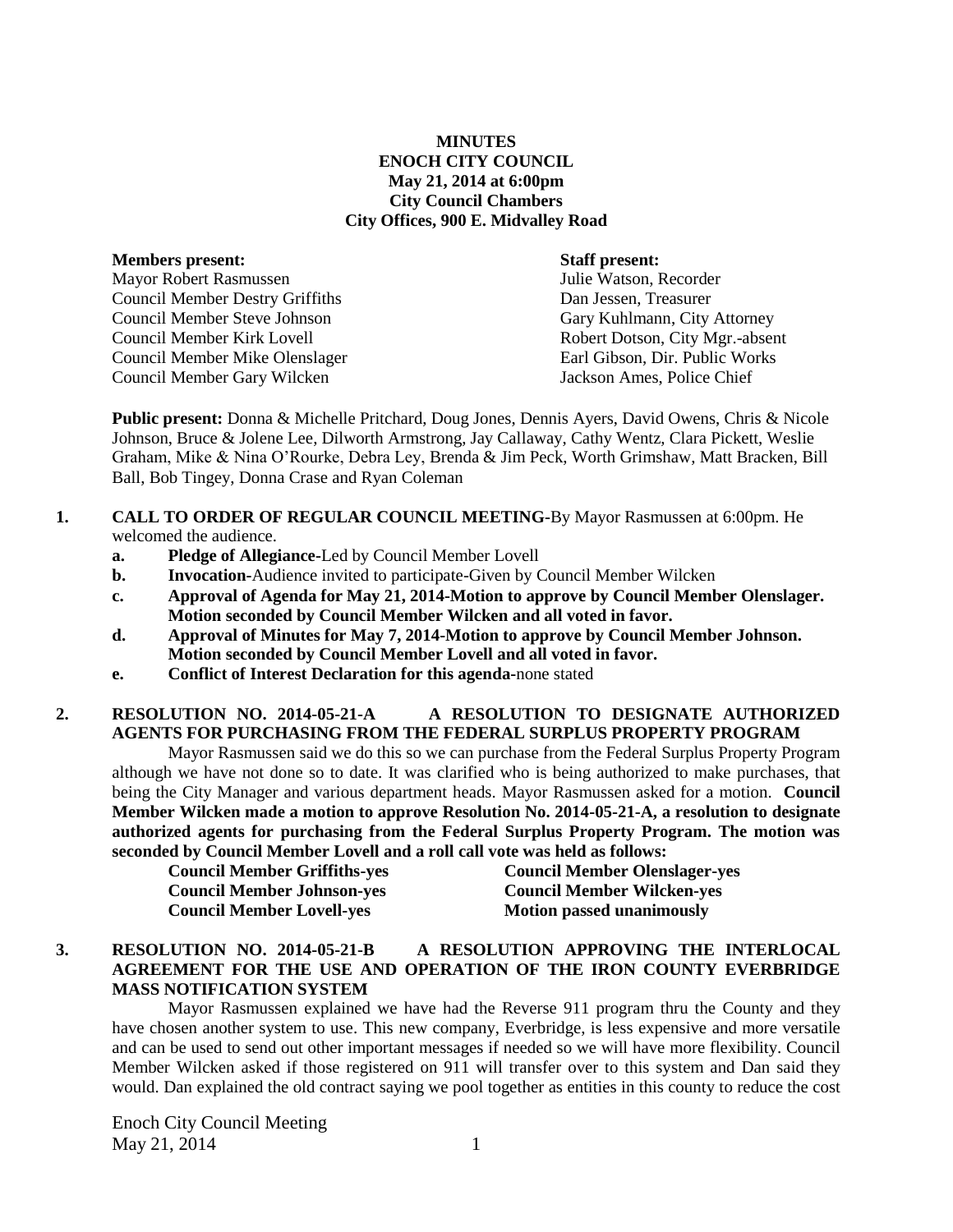to all. Everbridge has a more substantial data base and will give better coverage at less cost. Mayor Rasmussen asked for a motion. **Council Member Lovell made a motion to approve Resolution No. 2014-05-21-B, a resolution approving the interlocal agreement for the use and operation of the Iron County Everbridge mass notification system. The motion was seconded by Council Member Olenslager and a roll call vote was held as follows:** 

**Council Member Johnson-yes Council Member Wilcken-yes Council Member Lovell-yes Motion passed unanimously** 

**Council Member Griffiths-yes Council Member Olenslager-yes**

#### **4. ADOPT TENTATIVE 2014-2015 BUDGET AND SET A PUBLIC HEARING FOR JUNE 4, 2014**

Mayor Rasmussen opened by asking for a motion regarding the tentative budget. **Council Member Olenslager made a motion to adopt the Mayor's budget as amended. The motion was seconded by Council Member Lovell.** 

Council Member Griffiths asked about the fireworks and if it is in this budget. Mayor Rasmussen said it is at this point adding if the Council decided they want to change anything they can do that and adopt the budget with changes in the motion. City Attorney Kuhlmann said this is so the public has the adopted version to view prior to the public hearing. Council Member Wilcken said the PD suggested they could raise revenue by doing more traffic patrols and that is his concern. We do not want them revenue oriented and having a higher revenue figure in the budget puts pressure on them to do that. Council Member Wilcken clarified that this budget is not set in stone and we can make adjustments.

There was more discussion of the fireworks and the fact that none have been purchased for this year. Due to the budget uncertainty we did not contract for the fireworks package within the time frame required to receive the discount they offer for early purchase. If we leave it in the budget we need to note that the fireworks were not purchased. Dan said this is for the 2015 fireworks package if we leave it in. Mayor Rasmussen asked do they want to take that out. Council Member Griffiths said yes take it out. Council Member Wilcken said part of the challenge is we are paying for things with savings for now and waiting to settle the referendum in November. We would open the budget in November anyway to adjust so taking it out now does not really matter. Council Member Olenslager added if it is left in then the public can comment on it in the public hearing.

Council Member Wilcken said he is still concerned with PD revenue and wants to lower that line item. Council Member Lovell asked Chief Ames what the reasoning is behind this. Chief Ames said they could try to offset some of the burden by upping the revenue with extra patrols. As the fiscal year end got closer they looked at actual revenue figures for this year. They looked at cutting an officer and they found they cannot reduce service and keep the level of coverage. With Dan's input they projected \$18,500 based on actual figures and he agrees with having less pressure to bring in revenue. We want our officers to function without that pressure. After more discussion all agreed it was better to stick with actual figures for revenue and lower the line item to \$18,500. Mayor Rasmussen asked if they want to lower that by including it in the motion. If lowered then we have to show an additional \$26,500 coming from savings to balance the budget.

There was more discussion of removing the fireworks from the budget with some feeling we should do it now and others wanting it taken out later depending on the vote. Council Member Wilcken said regardless we have to open the budget and do some juggling. Council Member Olenslager said we have never spent as much savings as what was projected to be needed to balance. They clarified the process for buying the fireworks early in order to get the discount. Council Member Wilcken said maybe we should take it out and add it back later if the public wants it. Mayor Rasmussen said his personal feeling is we should celebrate the 4<sup>th</sup> with fireworks. He asked for a motion regarding the fireworks.

**Council Member Johnson made a motion to remove the fireworks from the budget. Motion was seconded by Council Member Wilcken with idea that if the citizens want fireworks it will come back into the 2014-15 budget. In favor of removing fireworks were Council Member Wilcken,** 

Enoch City Council Meeting May 21, 2014 2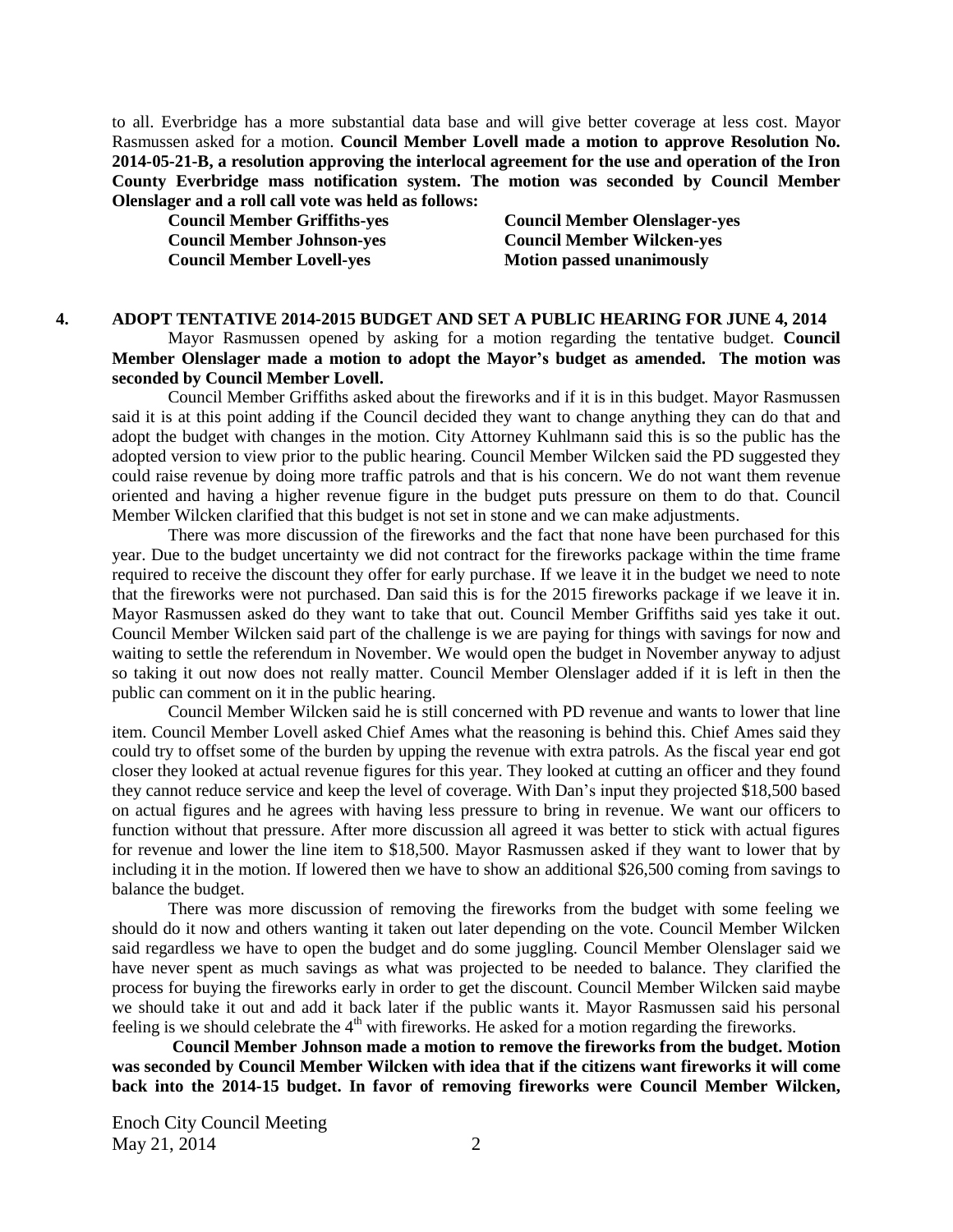**Council Member Griffiths and Council Member Johnson.** Dan was instructed to remove fireworks from the tentative budget.

Mayor Rasmussen asked for a motion on the whole budget. **Council Member Olenslager made a motion to approve the Mayor's budget removing the fireworks and lowering the PD revenue item.** 

Council Member Wilcken expressed concerns that staff would spend money if it is in the budget even though we may need to cut it out later, referring specifically to the lawnmower purchase that has been discussed many times. Council Member Lovell said we should not hobble or micro-manage the staff. We will trust them and Dan will be overseeing large purchases anyway. Council Member Wilcken said he wants it on record for staff to be really careful with spending. Dan concurred that is what he is hearing and as the one who approves spending it is already that way now. He assured them we will not go against the spirit of what the City Council is trying to do. Council Member Johnson said he has nothing new to say but he is leaning away from eliminating an officer and would be in favor of cutting elsewhere like parks or animal control which will be up for more discussion later.

**Council Member Olenslager made the motion again to approve the tentative 2014-2015 budget striking the fireworks and lowering the PD revenue. Motion was seconded by Council Member Lovell. Mayor Rasmussen asked for a show of hands. Three were in favor with those changes; Council Member Lovell, Council Member Griffiths and Council Member Olenslager. Voting against the motion was Council Member Johnson and Council Member Wilcken.** 

**Mayor Rasmussen asked for a motion to set the public hearing for June 4th. Motion was made by Council Member Lovell and seconded by Council Member Olenslager. All voted in favor.**  Mayor Rasmussen said the budget with changes as discussed will be available for the public to view online and in the office.

#### **5. PUBLIC COMMENTS**

Mayor Rasmussen said tonight is not the comment period for the budget asking that comments on that topic be saved for the public hearing on June  $4<sup>th</sup>$ .

Donna Pritchard thanked the Council for approving the tentative Mayor's budget until people can vote.

Clara Pickett said she wanted to say thank you for having open doors and listening to citizens and caring what they say. She appreciates the Council's efforts and diligence to be sure we have a good city.

Worth Grimshaw said because he is opposed to a tax increase does not mean he is at odds with everything. He likes the fireworks but can live without it. Other things are more pressing and he will say what he wants. The Council has to sift it and sort it. If the people like it you will get elected again if you run. Another thing that bothered him is what happened at the last Council meeting. School children wrote letters in support of the library and were acknowledged by the Mayor. Since when do kids know what is best for the city? He is offended that any teacher would have her class write to say keep the library. Their parents need to decide that. Last meeting one lady said keep the library for the children. She is not speaking for his family. He is not opposed to the library but does not think people should speak for people they don't have the right to speak for and he is offended when they do that. He intends to protest that to the proper authorities over the school. He said he wanted to make it clear where he stands on that.

Mike O'Rourke said he has a question about using savings to fulfill the budget until after the vote and does that mean we start over with a new tax increase if the referendum does not pass. *Mayor Rasmussen said if the vote goes for no increase then we have to open the budget and make adjustments. We want the vote first and then the Council will deal with that but for now we will use savings to cover shortfalls.*

Dennis Ayers said he wanted to clarify that when you talk about savings accounts it is his understanding that is money we accumulated that was paid in taxes in the past and we did not spend it in former budgets. *Mayor Rasmussen said it is a combination of taxes and fees too. Dan said you would have to look at each past budget. There are many savings accounts most with limited uses for what they can be spent on because they are not general funds.* 

Enoch City Council Meeting May 21, 2014 3